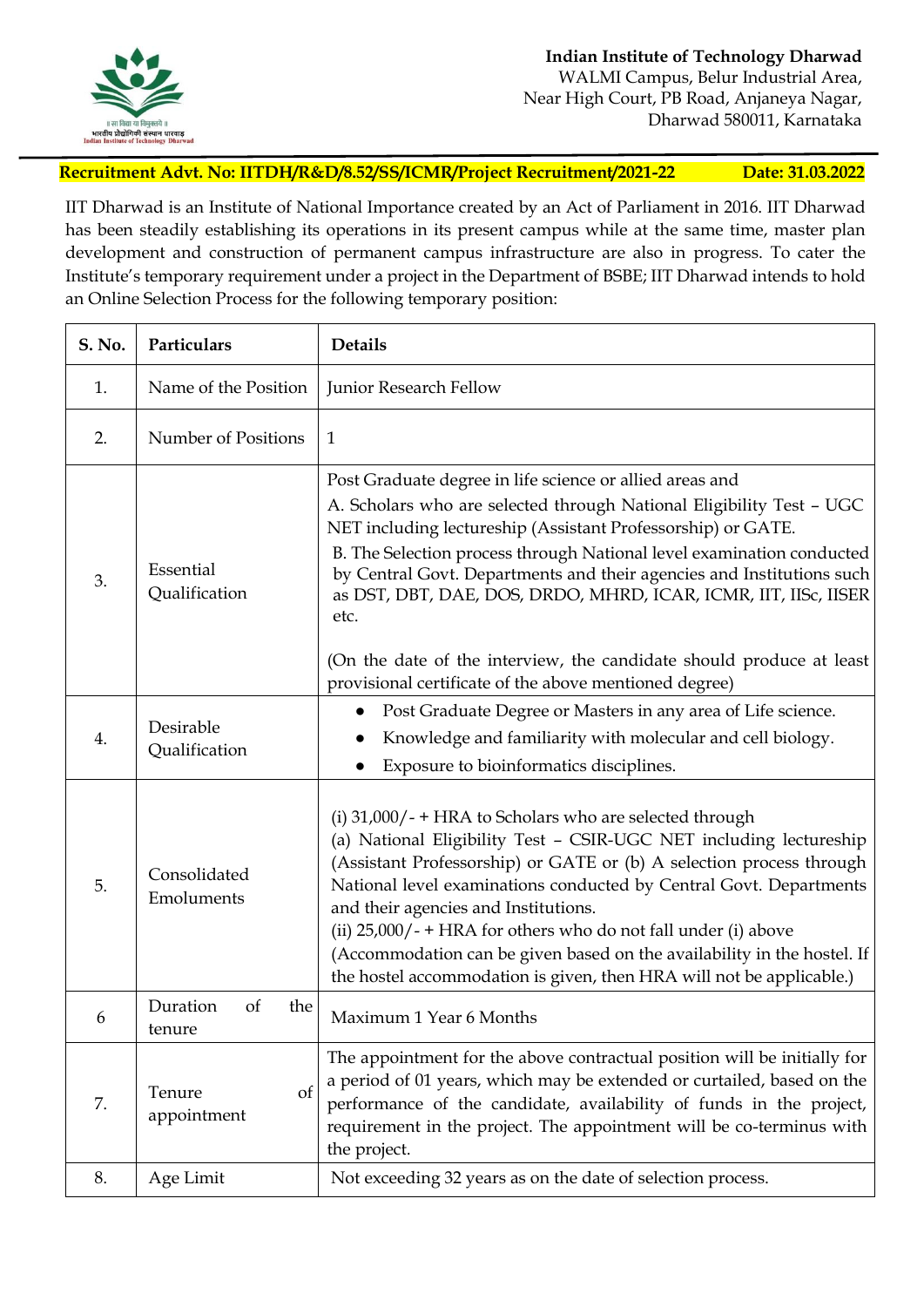Job Description:

| S.<br>No. | Project Code and Title                                                                                          | <b>Job Description</b>                                                                                                                                                                                                                                                                                                                                                                                                                                                                                                             |
|-----------|-----------------------------------------------------------------------------------------------------------------|------------------------------------------------------------------------------------------------------------------------------------------------------------------------------------------------------------------------------------------------------------------------------------------------------------------------------------------------------------------------------------------------------------------------------------------------------------------------------------------------------------------------------------|
| 1.        | BSBE/SS/ICMR/2021/8.52:<br>Molecular and clinical role of<br>novel RNA binding protein<br>MEX3A in solid tumors | Performing<br>literature<br>review and<br>research<br>understanding the research challenges associated with<br>the project.<br>Formulating research problems in the realm of the<br>cancer biology and data collection.<br>Documenting research output including analysis,<br>$\bullet$<br>maintaining records, drafting technical/progress reports<br>and papers.<br>Presentation of work at conferences, at internal and<br>external seminars, colloquia and workshops.<br>Any administrative activities related to the project. |

## Details of the Online Selection Process:

|  | S. No. | Particulars           | Details                                                                                                                                                                                                                                                                                                                                                                                                                                                                                                           |
|--|--------|-----------------------|-------------------------------------------------------------------------------------------------------------------------------------------------------------------------------------------------------------------------------------------------------------------------------------------------------------------------------------------------------------------------------------------------------------------------------------------------------------------------------------------------------------------|
|  | 1.     | Date                  | Last date to submit application form: 13/04/2022<br>Date for declaration of shortlist: 14/04/2022<br>Date of selection process (tentative): 16/04/2022                                                                                                                                                                                                                                                                                                                                                            |
|  | 2.     | Selection process     | Link to application form:<br><b>IRF</b> application form, IIT Dharwad (google.com)<br>Applications will be screened initially, based on the screening, only the<br>shortlisted applicants will be called for an online interview via<br>online/telephone mode. Mere fulfilment of minimum eligibility will not<br>bestow the right for shortlisting. IIT Dharwad reserves the right to screen<br>and shortlist candidates by introducing higher benchmarks.<br>Emails will be sent to all shortlisted candidates. |
|  | 3.     | Schedule              | Date and Time-slots will be communicated through email.<br>Tentative date of interviews: 16/04/2022<br>Any change in the schedule will be notified on the IIT Dharwad website.                                                                                                                                                                                                                                                                                                                                    |
|  | 4.     | Documents<br>Required | Applicant should have online version of all original certificates including<br>mark sheets (matriculation onwards), experience certificate(s), monthly<br>emoluments/salary drawn, other relevant documents (including one set of<br>self-attested certificate(s)/document(s) and updated Curriculum Vitae.                                                                                                                                                                                                       |